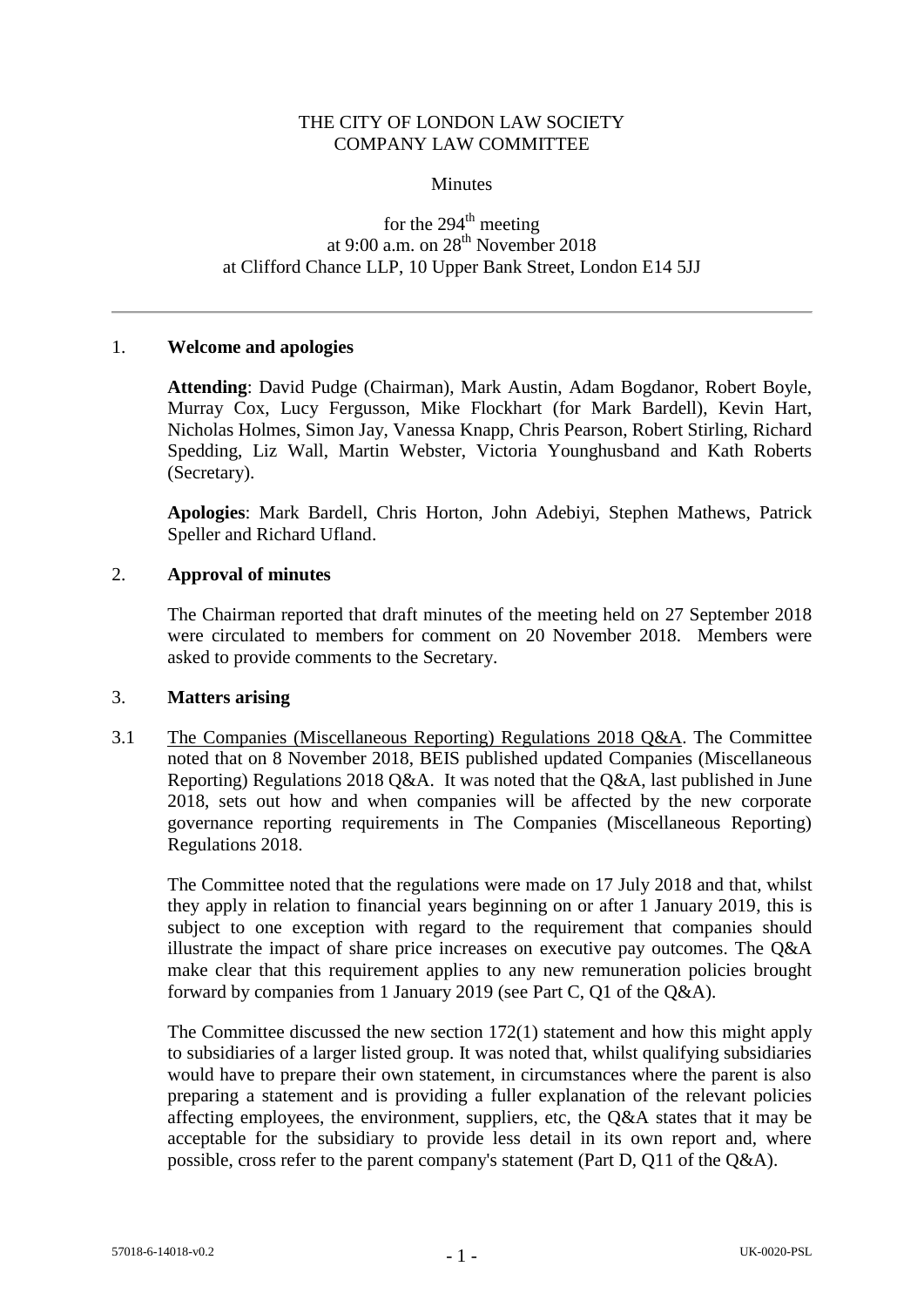- 3.2 New carbon and energy reporting framework. The Committee noted that the Companies (Directors' Report) and Limited Liability Partnerships (Energy and Carbon Report) Regulations 2018 were made on 6 November 2018 and that an explanatory memorandum had also been published alongside the Regulations.
- 3.3 Regulations relating to the restoration of a company to the register by the court. The Committee noted that the Third Parties (Rights Against Insurers) Act 2010 (Consequential Amendment of Companies Act 2006) Regulations 2018 were made on 2 November 2018 and that an explanatory memorandum had also been published alongside the Regulations. The Committee noted that it has previously considered these Regulations which allow restoration of a company to the register in order that an insurer can bring proceedings in the name of the company.
- 3.4 BEIS consultation on national security and investment. The Committee noted that a Joint Working Party of the Company Law Committees of the CLLS and the Law Society led by Simon Jay had submitted a response dated 16 October 2018 to the BEIS National Security and Investment consultation on proposed legislative reforms. SJ reported that he had since followed up with BEIS as to when they might respond but no information had been provided on this.
- 3.5 ESMA consultation on risk factors and takeover exempted document*.* The Committee noted that a Joint Working Party of the Company Law Committees of the CLLS and the Law Society had submitted responses each dated 5 October 2018 to the ESMA consultations on: (i) the draft technical advice on minimum information content for prospectus exemption; and (ii) the draft guidelines on risk factors under the Prospectus Regulation.
- <span id="page-1-0"></span>3.6 Consultation on FCA Knowledge Base Technical Note on periodic financial information*.* Victoria Younghusband reported that she had spoken to Mike Norton at the FCA seeking an update on the potential timing for the publication of the response to the consultation.

### 4. **Discussions**

4.1 Takeover Panel consultation on asset valuations*.* The Committee noted that on 17 October 2018, the Code Committee of the Takeover Panel issued Panel Statement (2018/17) announcing it had published a public consultation paper (PCP 2018/1), setting out proposed amendments to the Takeover Code with regard to asset valuations. It was noted that the Code Committee proposed replacing the current Rule 29 with a new Rule 29 to codify existing practice as applied by the Panel Executive, clarify certain aspects of Rule 29 and provide a more logical framework. The Committee noted that the consultation closes on 7 December 2018. Chris Pearson reported that there was another call of the Joint Takeovers Working Party scheduled to discuss the PCP, but that the Working Party was largely supportive of the proposals set out in the PCP.

The Committee discussed the publication of The Takeovers (Amendment) (EU Exit) Regulations 2019 which amend Schedule 28 of the Companies Act in order to onshore the Takeovers Directive (**TD**). The Regulations largely copy across relevant sections of the TD, including the general principles set out in Article 3 of the TD. The Committee noted that the shared jurisdiction provisions in the TD will not apply post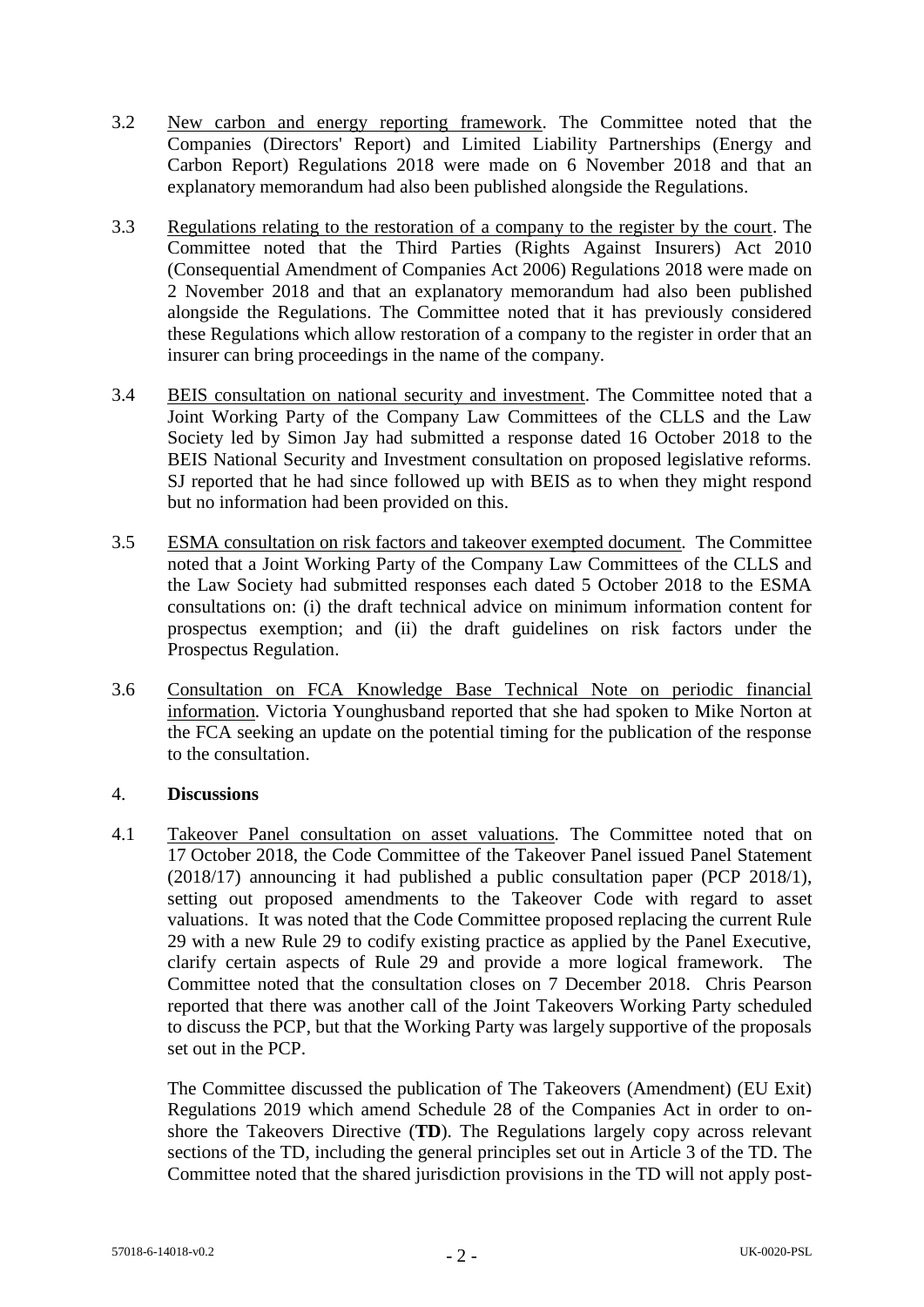Brexit, meaning that certain companies, currently within the scope of the Takeovers Code, would fall outside of it. This would result in some quirks, for example, a bid for a Luxembourg-registered company with its shares listed on the LSE will not be regulated at all, as neither the Luxembourg regulator nor the Panel would have jurisdiction. Takeover Panel approach to post-offer undertakings (POU).

The Committee discussed members' experiences and understanding of the Panel's approach to POUs.

4.2 Brexit. The Committee noted the publication of certain SIs intended to address deficiencies of retained EU law arising from the withdrawal of the UK from the EU in relation to the Companies Act 2006.

### 5. **Recent developments**

### 5.1 **Corporate governance**

(a) GC100 guidance on directors' duties. The Committee noted that following an invitation from BEIS, on 23 October 2018, the GC100 published guidance for directors on their duty under section 172 Companies Act 2006 and wider stakeholder considerations. The guidance aims to provide practical help to directors on their performance of the section 172 duty.

The Committee agreed that the guidance was likely to be useful to issuers on the basis that it contained a number of helpful and practical steps that boards can take to help them discharge their section 172 duty, including how to embed into the habits and behaviours of the company a culture which is consistent with the company's strategy in relation to its stakeholders (for example, in relation to directors' and management training and directors' induction).

The meeting noted the FRC's press release announcing that it is launching a major project to examine the future of corporate reporting (see item [5.2\(a\)](#page-3-0) below).

- (b) Hampton-Alexander Review's 2018 report*.* The Committee noted that on 13 November 2018, the Hampton-Alexander Review published its third annual report on improving gender balance in FTSE leadership. The Committee noted that the FTSE 100 are on track to meet the target of women holding one third of board level positions by 2020, but that more work needs to be done among the FTSE 350.
- (c) Launch of the Wates Principles*.* The Committee noted that on 12 November 2018, the FRC announced that the Wates Corporate Governance Principles for Large Private Companies would be launched on 12 December 2018.
- (d) Boardroom behaviour and the QCA Corporate Governance Code*.* The Committee noted that on 9 November 2018, the Quoted Companies Alliance issued a press release announcing that the QCA and the Non-Executive Directors' Association had published a paper on boardroom behaviour and the QCA Corporate Governance Code.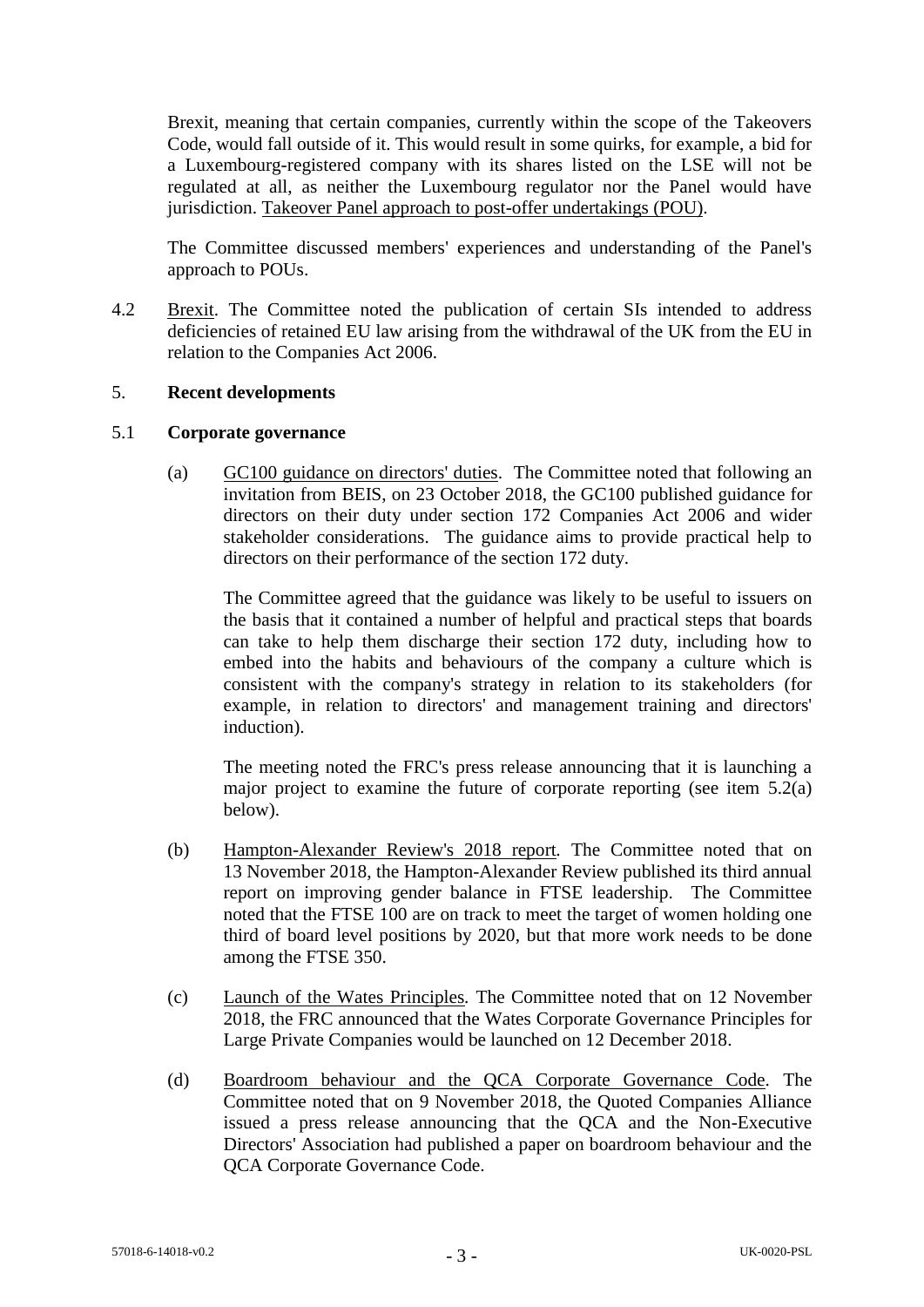(e) Proxy voting guidelines updates*.* The Committee noted that on 19 November 2018, the ISS announced that it had published updates to its UK proxy voting guidelines for 2019. It was noted that the updates will apply to shareholder meetings on or after 1 February 2019. In addition, the Committee noted that on 14 November 2018, Glass Lewis announced the publication of its 2019 proxy paper guidelines for the UK.

The Committee noted the inclusion by ISS of an additional exception to the general recommendation to vote in favour of proposals to ratify the external auditors' appointment in circumstances where the lead audit partner has been linked with a significant auditing controversy and, where they are engaged in the audit of other public companies, this track record will be raised for investor attention (even if no issues have been raised at the company itself).

The Committee also noted the change to Glass Lewis' proxy paper guidelines on board and committee responsiveness, where Glass Lewis may, in certain circumstances, hold committee chairs and members accountable by recommending a vote against their re-election where they have failed to adequately address shareholder concerns.

It was reported that, in the United States, the SEC has convened a staff roundtable to look at the proxy process as a whole, including the possible regulation of the proxy advisory industry. In particular, on 14 November six U.S. Senators had introduced a bill that would amend the Investment Advisers Act of 1940 to require proxy advisory firms to register as investment advisers. The Committee agreed to keep a watch on the progress of any such legislation.

(f) Revised IA Principles of Remuneration*.* The Committee noted that on 22 November 2018, the Investment Association (**IA**) had issued a press release announcing the publication of the 2018 Principles of Remuneration that set out investor expectations and best practice for how companies should pay their top executives in line with the new Corporate Governance Code. It was also noted that the IA had published an open letter to the Chairs of Remuneration Committees of FTSE 350 companies outlining the key changes to the Principles of Remuneration and highlighting the IA's areas of focus for the 2019 AGM season.

The Committee noted the IA's view that pensions contributions for executive directors should be in line with those given to the rest of the workforce and that new executives should be appointed on this level of contribution, with incumbent directors' contribution rates being reduced over time to that available to the majority of the workforce. It was noted that the IA does not expect executives to be awarded compensation for this change. It was further noted that the IA was of the view that malus and clawback provisions should include a specific set of triggers and that broadly drawn triggers, such as "gross misconduct", would no longer be sufficient.

### <span id="page-3-0"></span>5.2 **Reporting and disclosure**

(a) FRC to examine the future of corporate reporting: The Committee noted that on 30 October 2018, the FRC issued a press release announcing that it is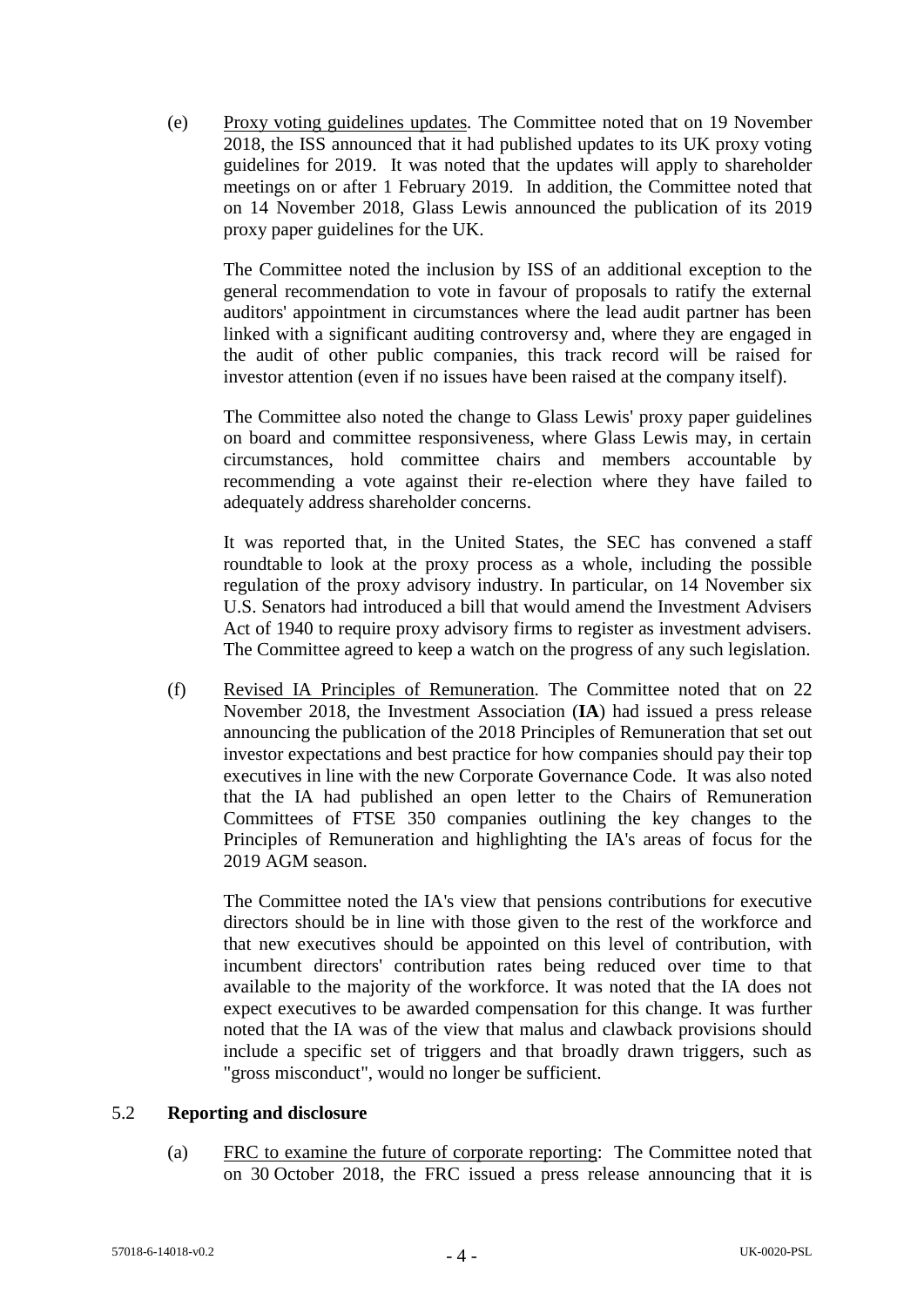launching a major project to examine the future of corporate reporting. The press release is a call for volunteers to join an advisory group to support the project*.* The FRC states that, as part of the project, it will review current financial and non-financial reporting practices, consider what information investors and other stakeholders require, the purpose of corporate reporting and the annual report and the different types of corporate communications produced by companies. The Chairman reported that he had written to the FRC to offer the Committee's assistance to the advisory group.

- (b) FRC annual open letter and annual review: The Chairman reported that on 24 October 2018, the FRC published its annual open letter to Audit Committee Chairs and Finance Directors, which draws on findings from its Annual Review of Corporate Governance and Reporting 2017/18. It was noted that in the letter the FRC calls for improvements in key areas of corporate reporting, including key accounting judgements and estimates, eliminating basic errors and how companies have applied the Principles of the Corporate Governance Code.
- (c) Lab report on performance metrics*:* The Committee noted that on 7 November 2018, the FRC's Financial Reporting Lab (**Lab**) published a report on performance metrics that contains guidance for companies on the presentation of performance metrics in their reporting following calls for clarity from investors.
- (d) Lab report on business model reporting and risk and viability reporting: The Committee noted that on 18 October 2018, the Lab published a report on business model reporting and risk and viability reporting. It was noted that, overall, the Lab found that investors still feel there is more to be done to make business model, risk and viability disclosures more valuable and that while there have been some positive developments, investors continue to emphasise the need for reporting to be more consistent and more clearly linked throughout the annual report.
- (e) PRI and ICGN discussion paper on corporate ESG reporting*.* The Committee noted that on 18 October 2018, the Principles for Responsible Investment and the International Corporate Governance Network published a press release and a joint discussion paper covering the investor agenda for corporate environmental, social and governance (**ESG**) reporting. It was noted that the discussion paper presents the preliminary outputs from a group of leading global investor organisations on a range of ESG reporting issues.
- (f) Gender pay gap reporting: The Committee noted that on 24 October 2018, the government published a report that summarises the data reported by employers under the first year of the Gender Pay Gap Information Regulations 2017, along with findings from related research conducted by the Government Equalities Office.
- (g) BEIS consultation on ethnicity pay reporting. The Committee noted that on 11 October 2018, BEIS published a consultation on ethnicity pay reporting. It was noted that the paper sets out options and asks questions on what ethnicity pay information should be reported by employers and which employers should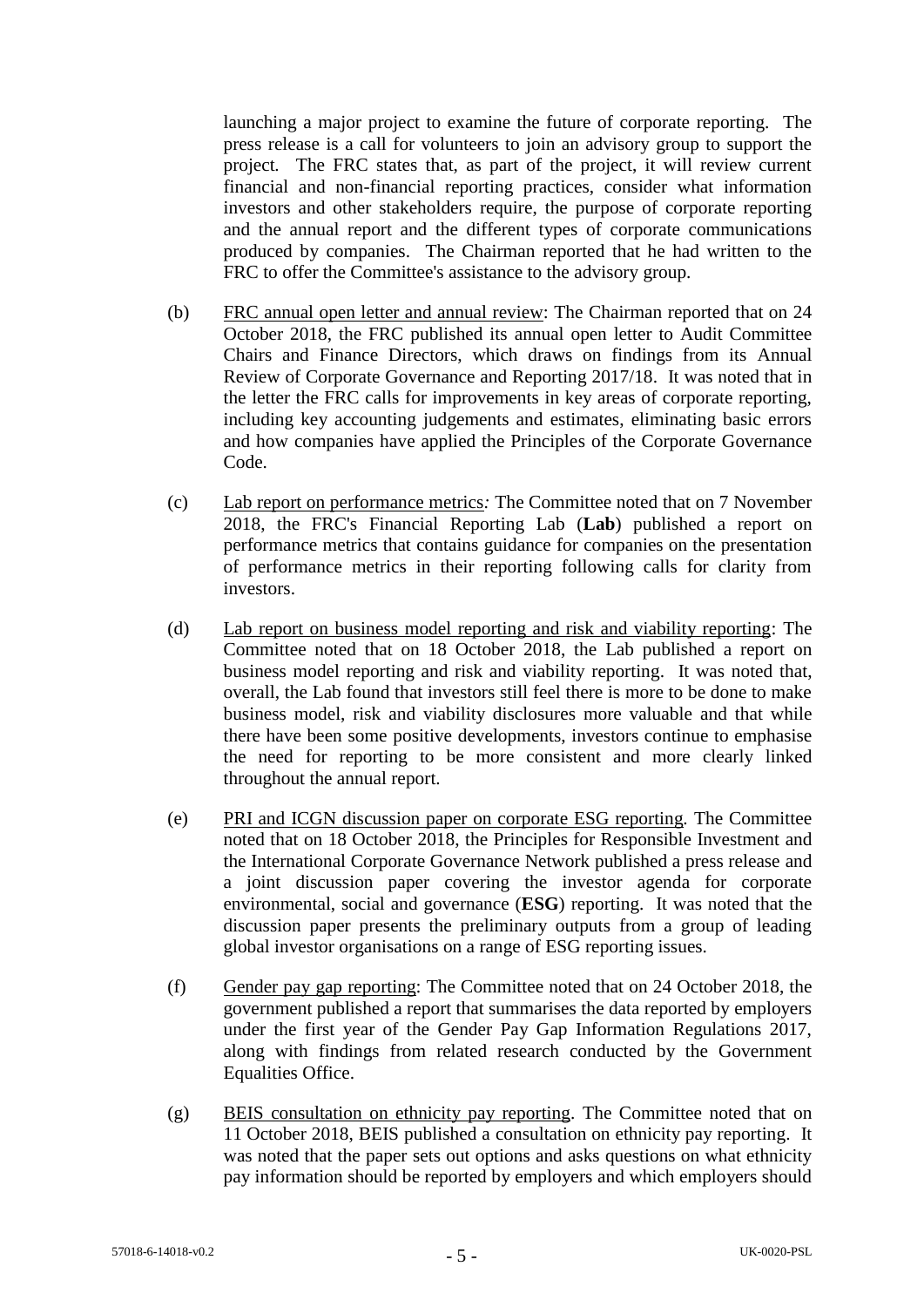be expected to report. It was further noted that the consultation suggests that employers with more than 250 employees should be required to report, which would align with the threshold for gender pay gap reporting. It was noted that the consultation closed on 11 January 2019. The Committee agreed that it would not respond to this consultation.

- (h) Climate change. The Committee noted that over September and October 2018, several papers had been published on climate change: (i) the Task Force on Climate-related Financial Disclosures (**TCFD**) published its 2018 status report that provides an overview of the extent to which companies in their 2017 reports included information aligned with the core TCFD recommendations published in June 2017; (ii) the PRA published a report that examines the financial risks from climate change that impact UK banks, building societies and PRA-designated investment firms and assesses how banks are responding to these; (iii) the PRA published a consultation paper on a draft supervisory statement that sets out its expectations regarding firms' approaches to managing the financial risks from climate change (consultation closes on 15) January 2019); and (iv) the FCA published a discussion paper on climate change and green finance (feedback is requested by 31 January 2019). Richard Ufland confirmed that the Joint Listing and Prospectus Rules Working Group was preparing a response to item (iv) above.
- (i) FRC review of reporting by smaller listed and AIM companies*.* The Committee noted that on 6 November 2018, the FRC issued a press release announcing that it has published a report setting out its findings of a thematic review of smaller listed and AIM company disclosures in their annual reports and accounts. It was noted that the press release states that, according to the report, smaller companies should provide more specific disclosures of significant accounting judgements and more quantitative information on key sources of estimation uncertainty.
- (j) IFRS 9 and IFRS 15 FRC thematic review findings. The Committee noted that on 5 November 2018, the FRC published two thematic reviews to help companies improve the quality of their corporate reporting in relation to the new accounting standards IFRS 9 "Financial Instruments" and IFRS 15 "Revenue from Contracts with Customers".

## 5.3 **Equity capital markets**

(a) Confirmation of changes to the AIM Disciplinary Procedures and Appeals Handbook*.* The Committee noted that on 1 October 2018, the London Stock Exchange (**LSE**) published AIM Notice 54 which notice provides feedback on the LSE's consultation published in July 2018 that proposed changes to the AIM Disciplinary Procedures and Appeals Handbook and confirms the resulting changes to the Handbook and consequential amendments to the AIM Rules for Companies and AIM Rules for Nominated Advisers. It was noted that the LSE had published an extract to the notice that sets out the amendments to the AIM Rules.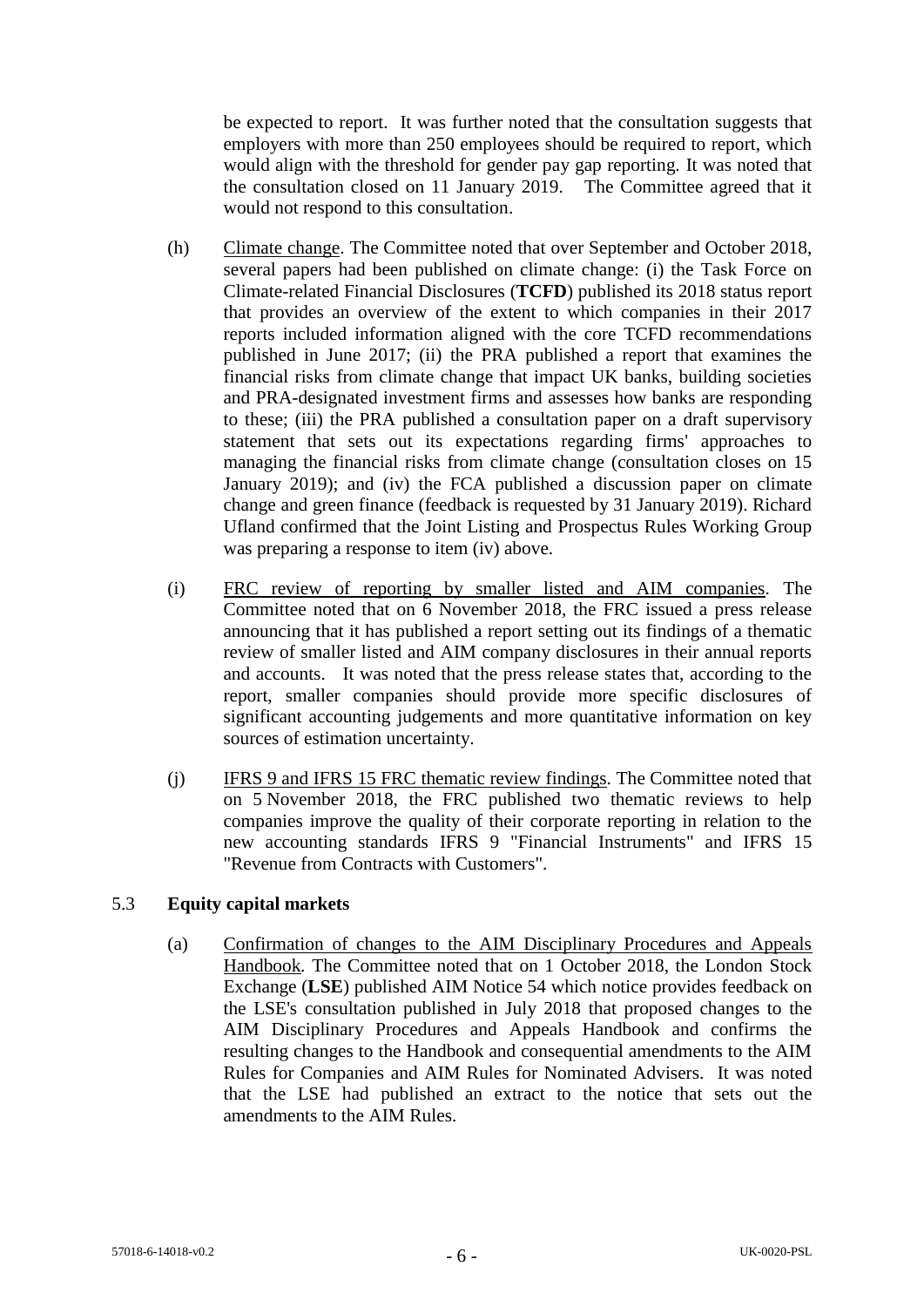## 5.4 **MAR**

- (a) Updated ESMA MAR Q&A. The Committee noted that on 1 October 2018 and 12 November 2018, ESMA had published updated versions of its Q&A on MAR. In addition, the Committee noted that on 1 October 2018, ESMA added three new questions and answers relating to the delay of disclosure of inside information by a credit or financial institution to preserve financial stability under Article 17(5) MAR. It was further noted that on 12 November 2018, ESMA added one new question and answer on the application of the prohibition contained in Article 19(11) MAR to issuers. Victoria Younghusband agreed to update the Joint Working Group MAR Q&A to reflect the Q&A on Article 19(11).
- (b) Consultation on FCA Knowledge Base Technical Note on periodic financial information. See discussion in relation to item [3.6](#page-1-0) above.
- (c) ESMA report on sanctions under MAR. The Committee noted that on 15 November 2018, EMSA published its first annual report concerning administrative and criminal sanctions as well as other administrative measures issued by National Competent Authorities under MAR.

## 5.5 **Accounting**

- (a) BEIS Committee inquiry on the future of audit. The Committee noted that on 12 November 2018, the BEIS Committee announced the launch of an inquiry examining the future of audit. It was noted that the inquiry will begin at the start of 2019 and will focus on the likely impact of the CMA market study of the audit sector (see item 5.5(b)) and the review of the FRC in improving quality and competition in the audit market and reducing conflicts of interest. It was further noted that the BEIS Committee intends to feed into the CMA study and ensure audit reform is linked to coherent reform of the wider corporate governance agenda (including the findings of the Kingman review once published).
- (b) CMA launches a review of the statutory audit sector. The Committee noted that on 9 October 2018, the Competition and Markets Authority (CMA) issued a press release announcing the launch of a detailed market study of the statutory audit sector to examine concerns that it is not working well for the economy or investors. It was noted that this follows growing concerns about statutory audits, in particular following the collapse of Carillion and the criticism of those charged with reviewing the organisation's books, as well as recent poor results from reviews of audit quality. The Committee noted that the market study notice, invitation to comment (which closed on 30 October 2018) and CMA press release can be found on the statutory audit market study webpage.

### 5.6 **Takeovers**

(a) Brexit no deal SI and Takeover Panel consultation paper. As discussed at item 4.1 above, it was noted that the draft Takeovers (Amendment) (EU Exit) Regulations 2019 will make the changes required to Part 28 Companies Act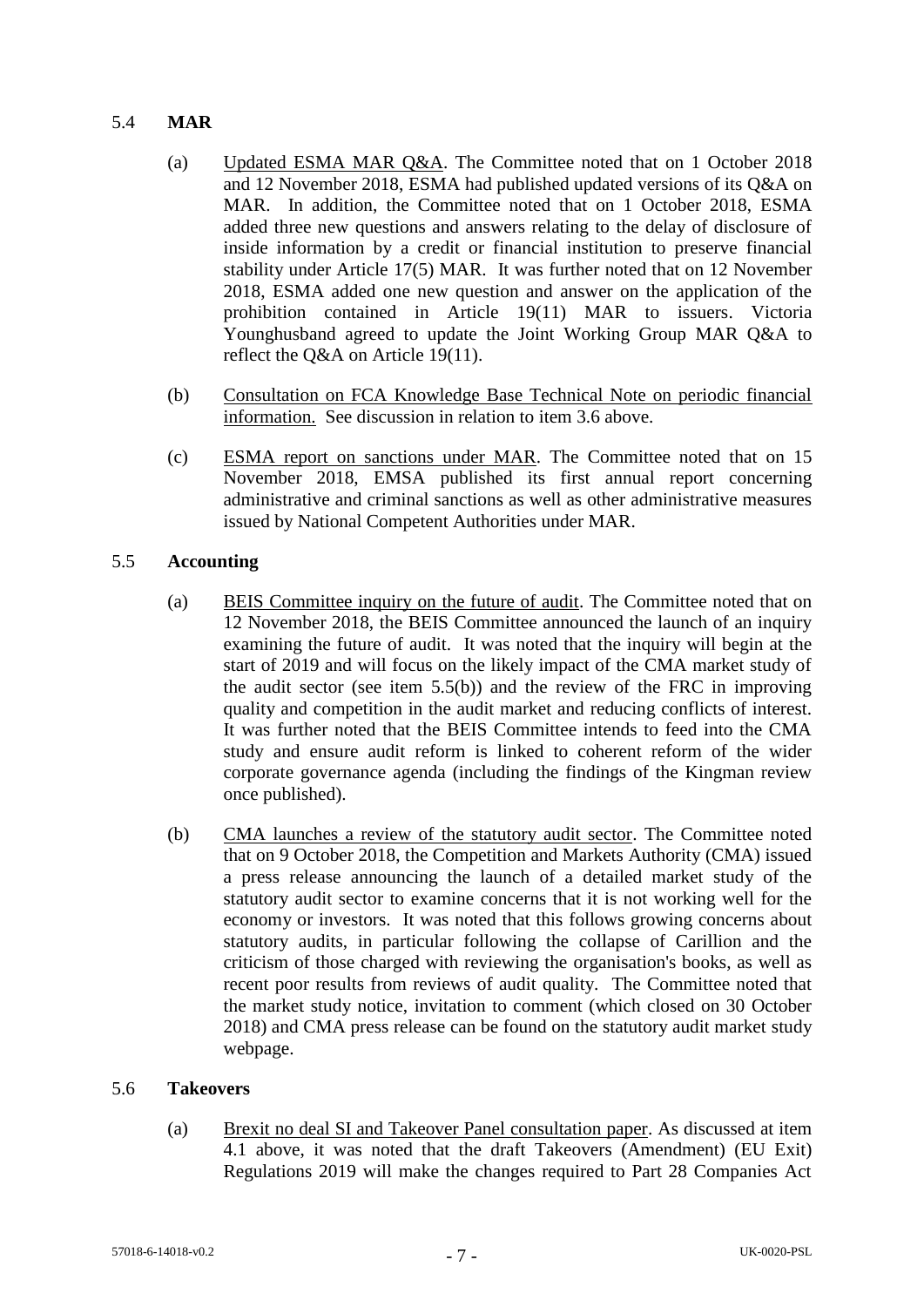2006 to enable the UK takeovers regime to operate outside the EU framework of the Takeovers Directive (2004/25/EC) in the event of a no deal Brexit. It was noted that on 5 November 2018, the Code Committee of the Takeover Panel published PCP 2018/2 on the proposed changes to the Takeover Code relating to the UK's withdrawal from the EU and that the consultation closes on 17 December 2018. Chris Pearson reported that he would convene a meeting of the Joint Takeovers Working Party to review these documents and, if appropriate, respond to the PCP.

- (b) Compliance with Takeover Code Rule 15(b). The Committee noted that on 3 October 2018, Chris Pearson received an email from the Takeover Panel that highlights that there have been a number of recent cases where Rule 15(b) has not been properly complied with. This email was circulated to members of the Committee on 4 October 2018.
- (c) David King's challenge to the Takeover Panel's contempt of court proceedings rejected. The Committee noted that on 14 November 2018, the Outer House of the Scottish Court of Session issued an opinion rejecting a challenge brought by Mr King against contempt of court proceedings issued against him by the Takeover Panel. It was noted that the Takeover Panel had applied to the court to find Mr King guilty of contempt of court due to his failure to comply with the court's order dated 22 December 2017 (as confirmed on appeal) that required Mr King to make a mandatory offer pursuant to Rule 9 of the Takeover Code for Rangers International Football Club plc within 30 days.

#### 5.7 **Miscellaneous**

Modern slavery. The Committed noted that on 18 October 2018, the Home Office published its 2018 UK Annual Report on Modern Slavery that provides an overview of modern slavery in the UK and explains how the UK has responded to this threat over the last 12 months. It was noted that the Home Office had also published a press release announcing that it is writing directly to chief executives of 17,000 businesses telling them to open up about modern slavery in their supply chains, or risk being named as in breach of the law.

#### 5.8 **Cases**

- (a) Liberty Partnership Limited v (1) Geoffrey Tancred (2) Gillian Tancred [2018] EWHC 2707 (Comm). The Committee noted that the High Court held that an SPA executed as a deed by an individual that complied with the formalities in section 1 Law of Property (Miscellaneous Provisions) Act 1989 was a specialty within the meaning of section 8 Limitation Act 1980 even if it had not been sealed. It was noted that, therefore, as section 8 provides for a limitation period of 12 years for actions on a specialty (as opposed to six years for actions on simple contracts (see section 5 Limitation Act 1980)), the 12 year limitation period applied to the SPA in the same way as if it had been sealed.
- (b) (1) Astor Management AG (2) Astor Resources AG v Atalaya Mining Plc & others [2018] EWCA Civ 2407. The Committee noted that the Court of Appeal had to consider the proper construction of a contractual trigger event to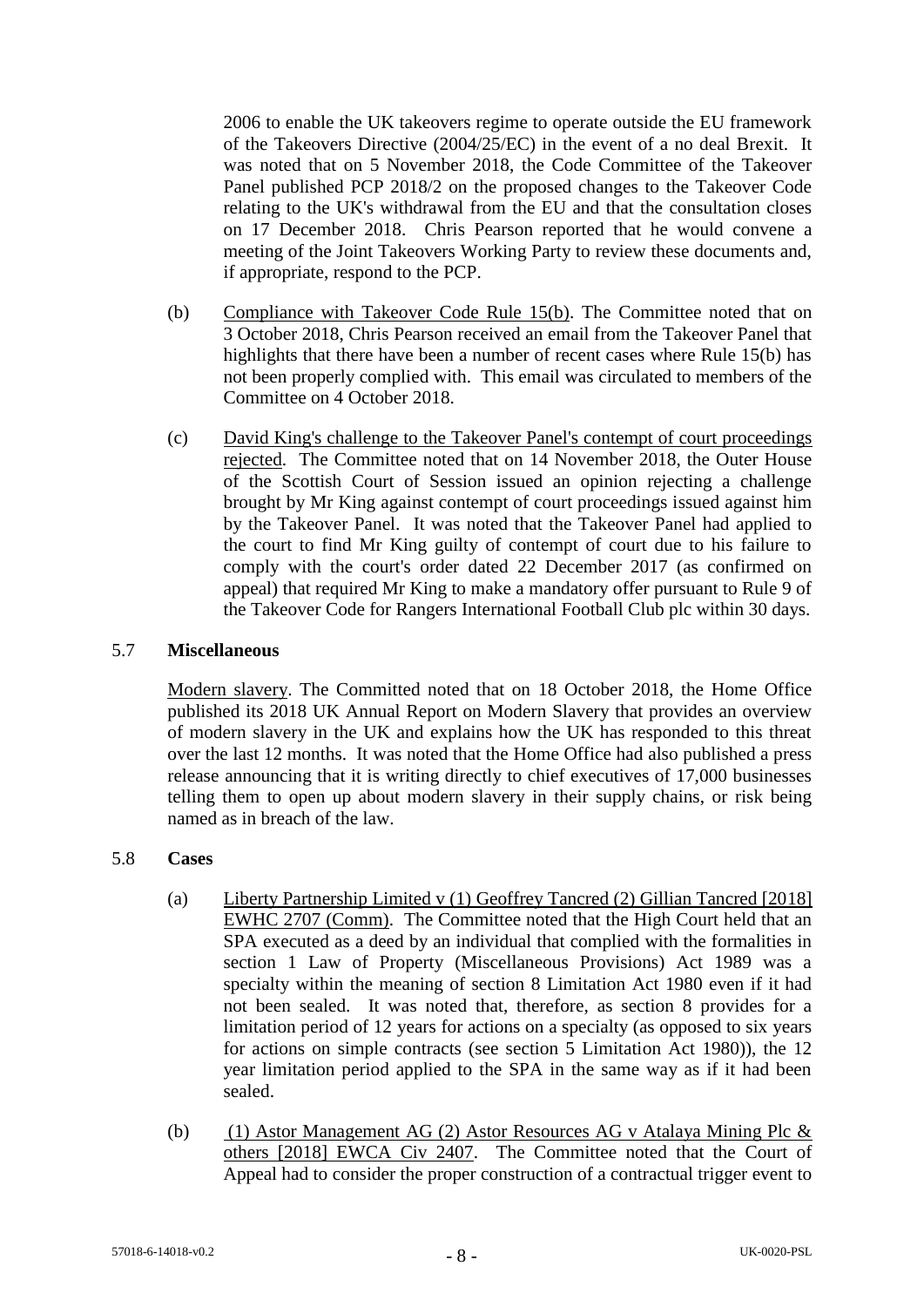determine whether deferred consideration had become payable. It was noted that the Court of Appeal considered whether a "principle of futility" existed. The meeting noted the decision of the Court of Appeal in which it held that in certain circumstances a condition precedent may, as a matter of construction and in light of subsequent events, no longer apply or may cease to have effect – for example, if a condition precedent required a regulatory approval, but a law was passed that meant that the approval was no longer required, the condition precedent would simply fall away and become inoperative. Subject to this, the Court of Appeal confirmed that ordinary rules of contract interpretation applied and that there is no principle of law or interpretative presumption that enables a contractual precondition to the accrual of a right or obligation to be disapplied just because complying with it is considered by the court to serve no useful purpose. The meeting noted that the Court of Appeal rejected the argument that the condition precedent to obtain a senior debt facility was satisfied by intra-group funding and confirmed that describing the debt facility as "senior" was a relevant factor when interpreting the condition precedent.

- (c) Fawaz Al-Hasawi v Nottingham Forest Football Club Ltd [2018] EWHC 2884 (Ch). The Committee noted that the High Court reversed a Master's decision that an entire agreement clause in a share purchase agreement, which had no wording negating reliance on representations or excluding liability for misrepresentation, excluded claims in misrepresentation when construed in the context of the share purchase agreement as a whole. The Committee noted that the case serves as a reminder that clear words are needed to exclude misrepresentation claims and that the High Court decision was consistent with views expressed by members when the earlier decision had been discussed.
- (d) Cool Seas (Seafoods) Limited v Interfish Limited & others [2018] EWHC 2038 (Ch). The Committee noted that this is a rare example of a case in which a majority shareholder succeeded in an unfair prejudice petition under section 994 Companies Act 2006. It was noted that a majority shareholder will normally have the power to remedy any unfairly prejudicial conduct of the company's affairs by other means, for example, by removing any directors that have committed any wrongdoing and bringing legal proceedings. However, the Committee noted that in this case, the majority shareholder was not able to remedy the harm caused by the directors' breaches of duty because the shareholders' agreement contained a reserved matters provision that provided that the consent of the minority shareholder was required for the commencement of proceedings by the company. The minority shareholder refused to give its consent and as such, no "self-help" remedy was available to the majority shareholder in these circumstances.

### 6. **Any other business**

6.1 *Committee membership changes:* The Chairman reported that Simon Jay was retiring and stepping down from the Committee and that, accordingly, this would be his last meeting. On behalf of the Committee, the Chairman offered his thanks to Simon for his contribution to the work of the Committee over his many years as a member. It was noted that Sam Bagot would be replacing Simon on the Committee. With regard to the vacancy for a new Committee member, the Chairman reported that he had